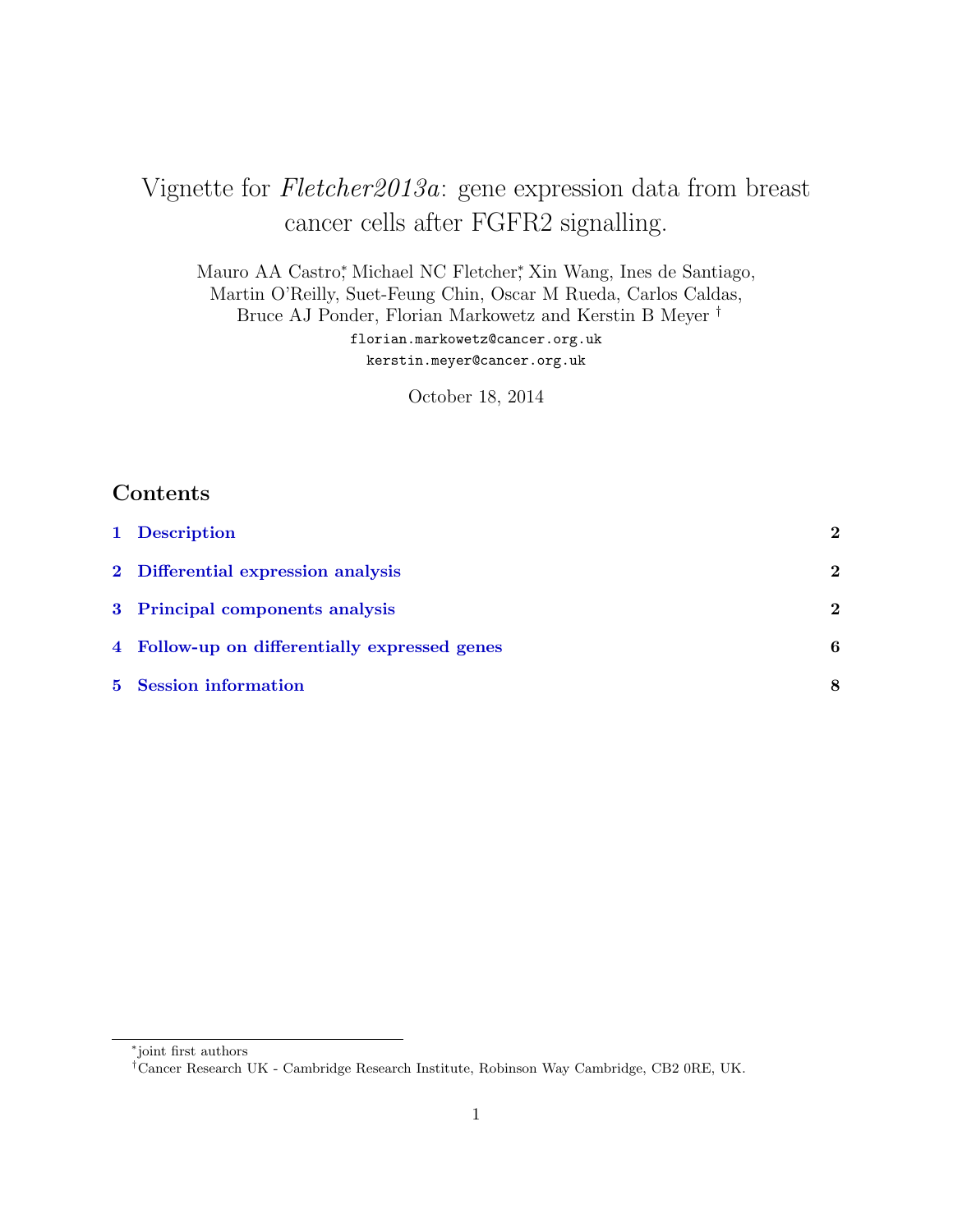#### <span id="page-1-0"></span>1 Description

The package Fletcher2013a contains time-course gene expression data from MCF-7 cells treated under different experimental systems in order to perturb FGFR2 signalling (further details in the documentation of each dataset). The data comes from Fletcher et al. [\[1\]](#page-8-0) (Cancer Research UK, Cambridge Research Institute, University of Cambridge, UK) where further details about the background and the experimental design of the study can be found. The R scripts provided in this vignette help to reproduce the differential expression analysis, including some initial checks assessing the consistency of the expression patterns across the sample groups. The second part of this study is available in the package Fletcher2013b, which has been separated for ease of data distribution. The package Fletcher2013b reproduces the network analysis as described in Fletcher et al. [\[1\]](#page-8-0) based on publicly available data and the dataset presented in this package.

### <span id="page-1-1"></span>2 Differential expression analysis

The log2 gene expression data used in this vignette is presented in the form of 3 ExpressionSet objects called Exp1, Exp2 and Exp3, all containing detailed phenotype information needed to run the differential expression analysis.

- > library(Fletcher2013a)
- > data(Exp1)
- > data(Exp2)
- > data(Exp3)

The differentially expressed (DE) genes are assessed by the linear modelling framework in the limma package  $[2]$ . Here the complete limma analysis is executed in a 4-step pipeline that  $(i)$ extracts the gene expression data and all relevant information from the ExpressionSet objects,  $(ii)$ prepares the design and fits the linear model,  $(iii)$  sets the contrasts according to the experimental groups and  $(iv)$  runs the eBayes correction and decides on the significance of each contrast for a p-value  $\langle$  1e-2 and global adjustment method  $=$  'BH'.

- > Fletcher2013pipeline.limma(Exp1)
- > Fletcher2013pipeline.limma(Exp2)
- > Fletcher2013pipeline.limma(Exp3)

Having fitted the linear model with default options, the pipeline should save all results in the current working directory in the form of 3 data files called Exp1limma.rda, Exp2limma.rda and Exp31imma.rda, including a set of figures showing the number of DE genes inferred in each analysis (see Figures [1a](#page-2-0), [2a](#page-3-0) and [3a](#page-4-0)).

#### <span id="page-1-2"></span>3 Principal components analysis

In order to assess the experimental variation and the consistency among the sample groups, the pipeline performs a principal components analysis (PCA) on the gene expression matrices taken from the set of differentially expressed genes derived from the limma analysis. The PCA pipeline uses the R function *prcomp* with default options [\[3\]](#page-8-2).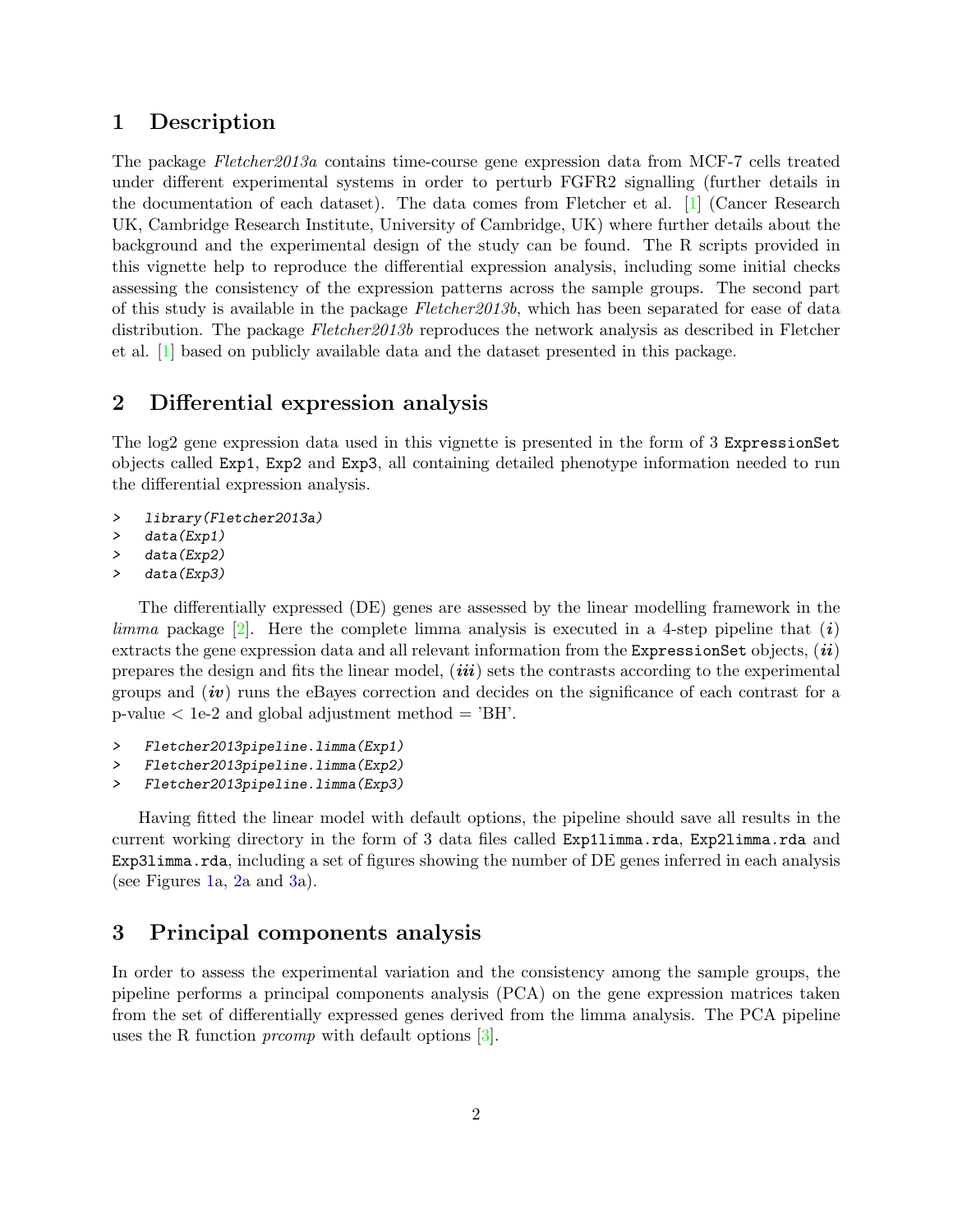- > Fletcher2013pipeline.pca(Exp1)
- > Fletcher2013pipeline.pca(Exp2)
- > Fletcher2013pipeline.pca(Exp3)

The PCA pipeline should save all results in the current working directory in the form of 3 pdf files showing the two first principal components of each experimental system (see Figures [1b](#page-2-0), [2b](#page-3-0) and [3b](#page-4-0)).

<span id="page-2-0"></span>

Figure 1: Endogenous FGFRs perturbation experiments. Summary of the differential expression analysis showing significant gene counts for  $P < 0.01$ . (a) Bar charts depicting the number of probes significantly deregulated at each time point after stimulation. (b) PCA analysis of variation observed for the differentially expressed genes (n=2141) in the microarray analysis.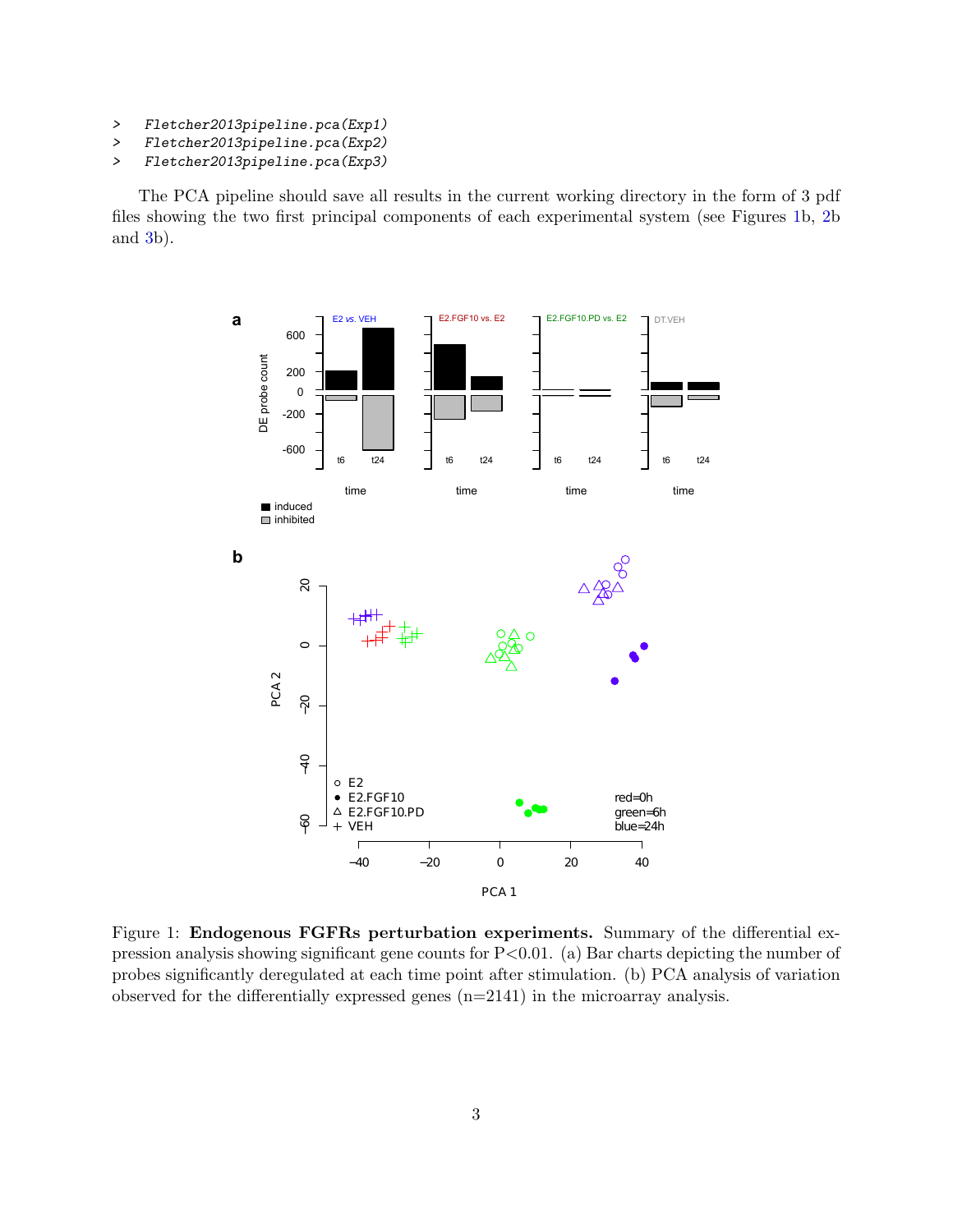<span id="page-3-0"></span>

Figure 2: iF2 construct perturbation experiments. Summary of the differential expression analysis showing significant gene counts for  $P<0.01$ . (a) Bar charts depicting the number of probes significantly deregulated at each time point after stimulation. (b) PCA analysis of variation observed for the DE genes  $(n=7647)$  in the microarray analysis. The letters a-f and a'-f' indicate technical repeats included in the microarray experiments.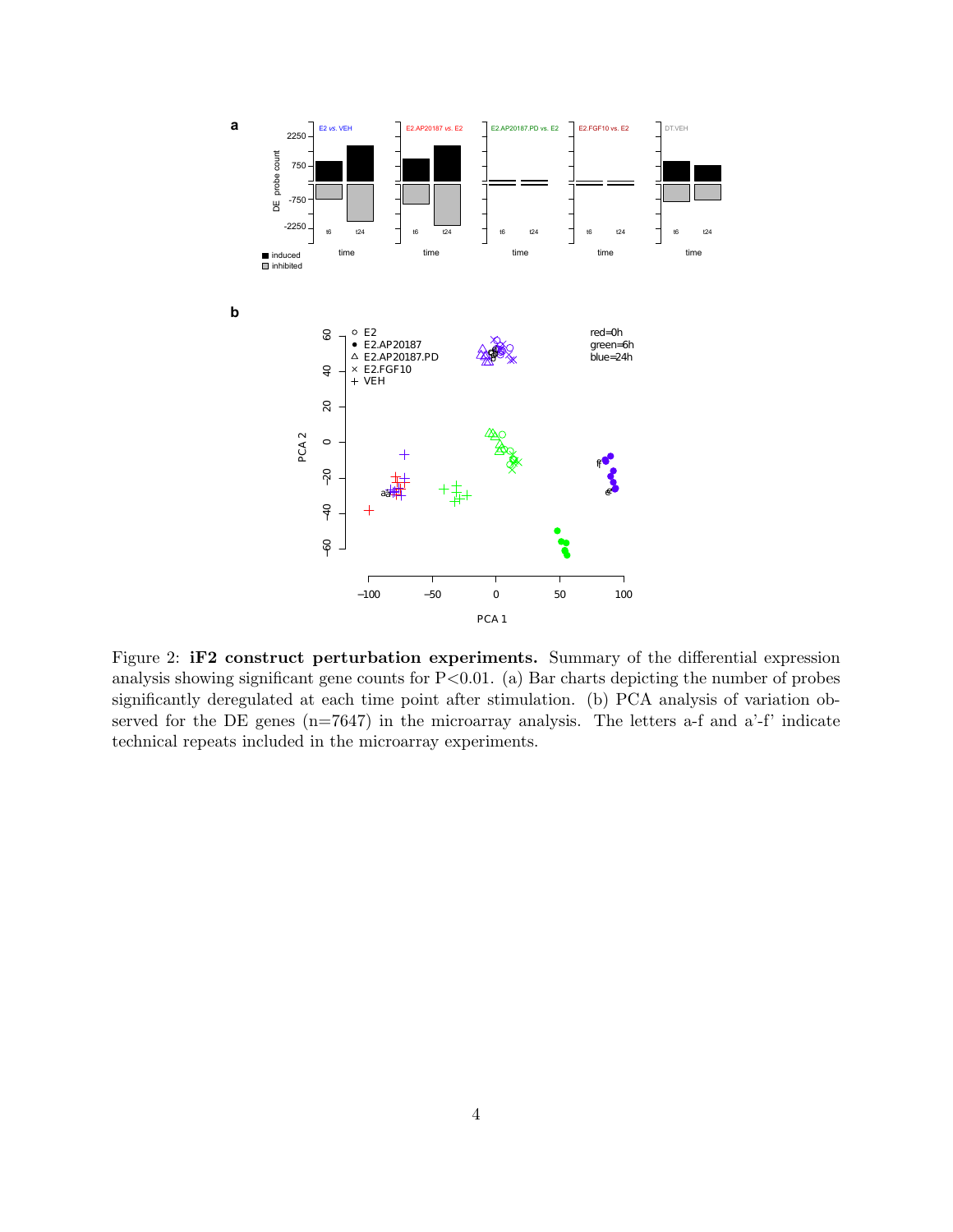<span id="page-4-0"></span>

Figure 3: FGFR2b perturbation experiments. Summary of the differential expression analysis showing significant gene counts for  $P<0.01$ . (a) Bar charts depicting the number of probes significantly deregulated at each time point after stimulation. (b) PCA analysis of variation observed for the DE genes (n=2519) in the microarray analysis.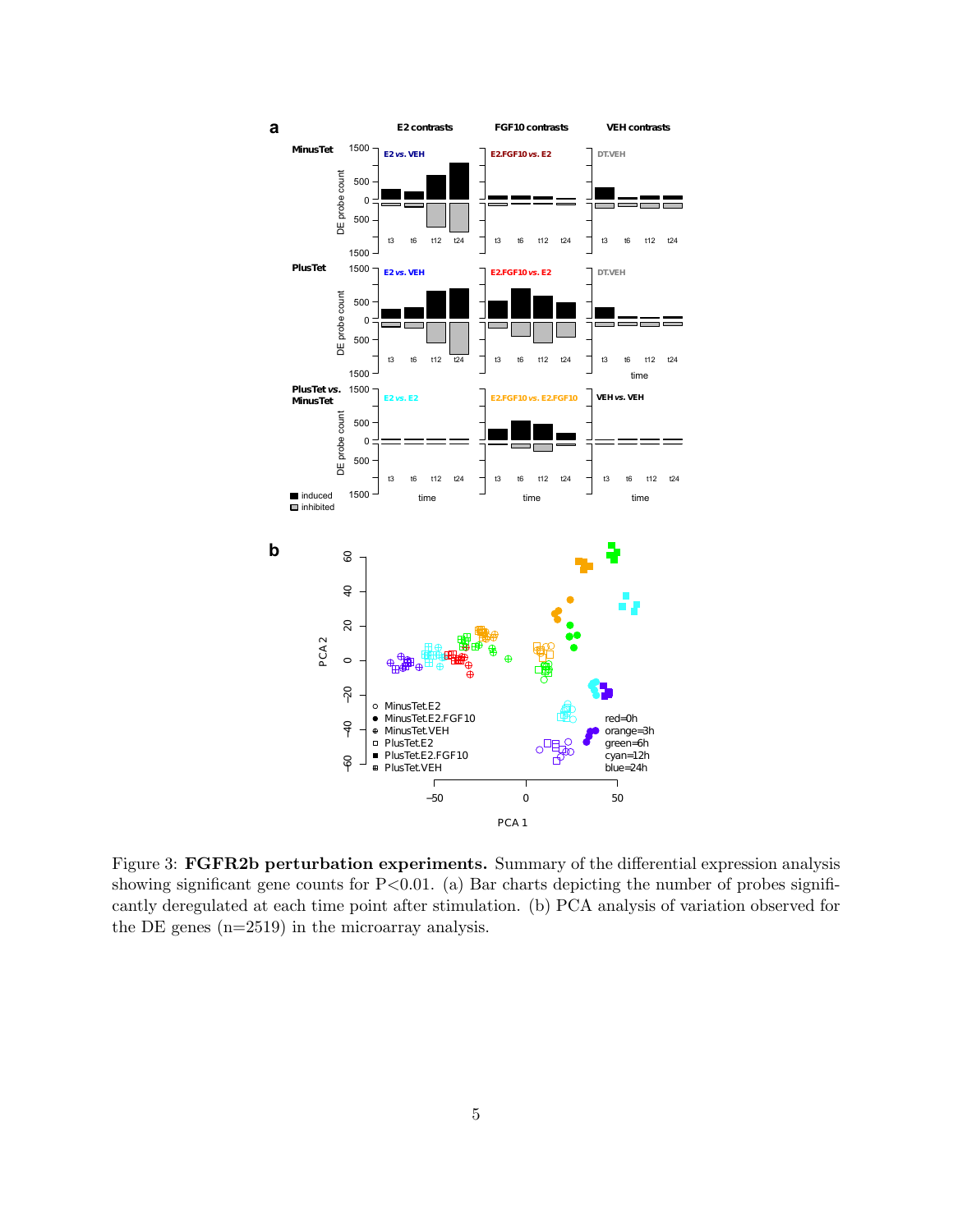#### <span id="page-5-0"></span>4 Follow-up on differentially expressed genes

A pre-processed differential expression dataset is also available for the function Fletcher2013pipeline.deg, which can be used to retrieve the DE genes inferred in the limma analysis, as for example:

```
> deExp1 <- Fletcher2013pipeline.deg(what="Exp1")
> deExp2 <- Fletcher2013pipeline.deg(what="Exp2")
> deExp3 <- Fletcher2013pipeline.deg(what="Exp3")
> names(deExp1)
[1] "DT" "E2" "E2FGF10" "random"
> names(deExp2)
[1] "DT" "E2" "E2AP20187" "random"
   names(deExp3)
[1] "Tet" "TetDT" "TetE2" "TetE2FGF10" "random"
```
This wrapper function extracts consolidated gene lists organized according to the limma contrasts, including random gene lists that can be used in subsequent analyses. DT: DE genes in vehicle time-course contrasts;  $E2$ : DE genes in E2 vs. vehicle contrasts;  $E2FGF10$ : DE genes in E2+FGF10 vs. E2 contrasts; E2AP20187: DE genes in E2+AP20187 vs. E2 contrasts; Tet DE genes in Tet vs. vehicle contrasts (i.e. PlusTet.VEH vs. MinusTet.VEH); TetDT: DE genes in Tet time-course contrasts; TetE2: DE genes in Tet+E2 vs. Tet contrasts; TetE2FGF10: DE genes in Tet+E2+FGF10 vs. Tet+E2 contrasts; random: random gene lists (for a diagram representing all limma contrasts, please see Supplementary Figures 1, 2 and 3 in [\[1\]](#page-8-0)).

Next we plot the overlap among three of these lists summarizing the number of DE genes called in each of the experiments (Figure [4a](#page-6-0)).

- > library(VennDiagram)
- > Fletcher2013pipeline.supp()

Additionally, the microarray data were confirmed in independent biological replicates by performing quantitative RT-PCR for a number of selected genes. IL8 is one of the most strongly induced genes and the previous pipeline also reproduces the main results from the follow-up on this gene. The increased IL8 mRNA expression is detected similarly by two microarray probes (Figure [4b](#page-6-0)) and by RT-PCR (Figure [4c](#page-6-0)). Furthermore, in line with increased expression we find that IL-8 secretion increased after FGF10 stimulation (Figure [4d](#page-6-0)). This secretion was blocked by PD173074 confirming that the effect is FGFR specific. The weighted Venn can be reproduced using the R-package Vennerable) (see package installation section):

<sup>&</sup>gt; #note: in order to run this option please download and install the source code

<sup>&</sup>gt; #for the R-package Vennerable from R-Forge (http://R-Forge.R-project.org)

<sup>&</sup>gt; library(Vennerable)

<sup>&</sup>gt; vv <- list(Exp1=deExp1\$E2FGF10, Exp2=deExp2\$E2AP20187, Exp3=deExp3\$TetE2FGF10)

<sup>&</sup>gt; plotVenn(Venn(vv), doWeights=TRUE)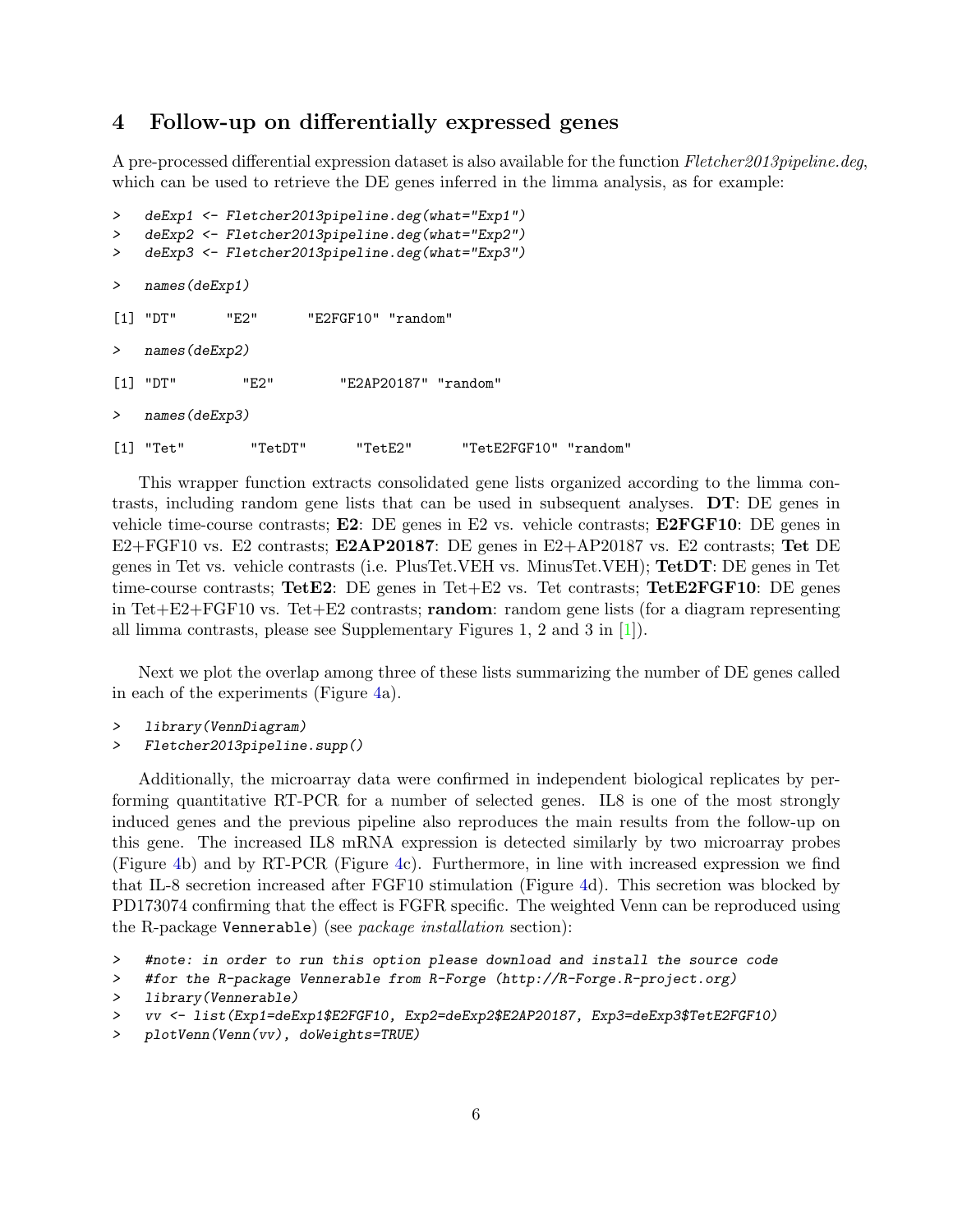<span id="page-6-0"></span>

Figure 4: Follow-up on differentially expressed genes. (a) Venn diagram depicting the overlap between the genes deregulated after FGFR2 signalling in the experimental systems Exp1-3. Each list of FGFR2 regulated genes was derived as a contrast between the FGFR2 stimulus with estradiol versus estradiol only treatment to obtain the FGFR2 specific response. (b-d) Confirmation of gene expression microarray response by RT-PCR and protein expression (see Fletcher et al. [\[1\]](#page-8-0) for additional details).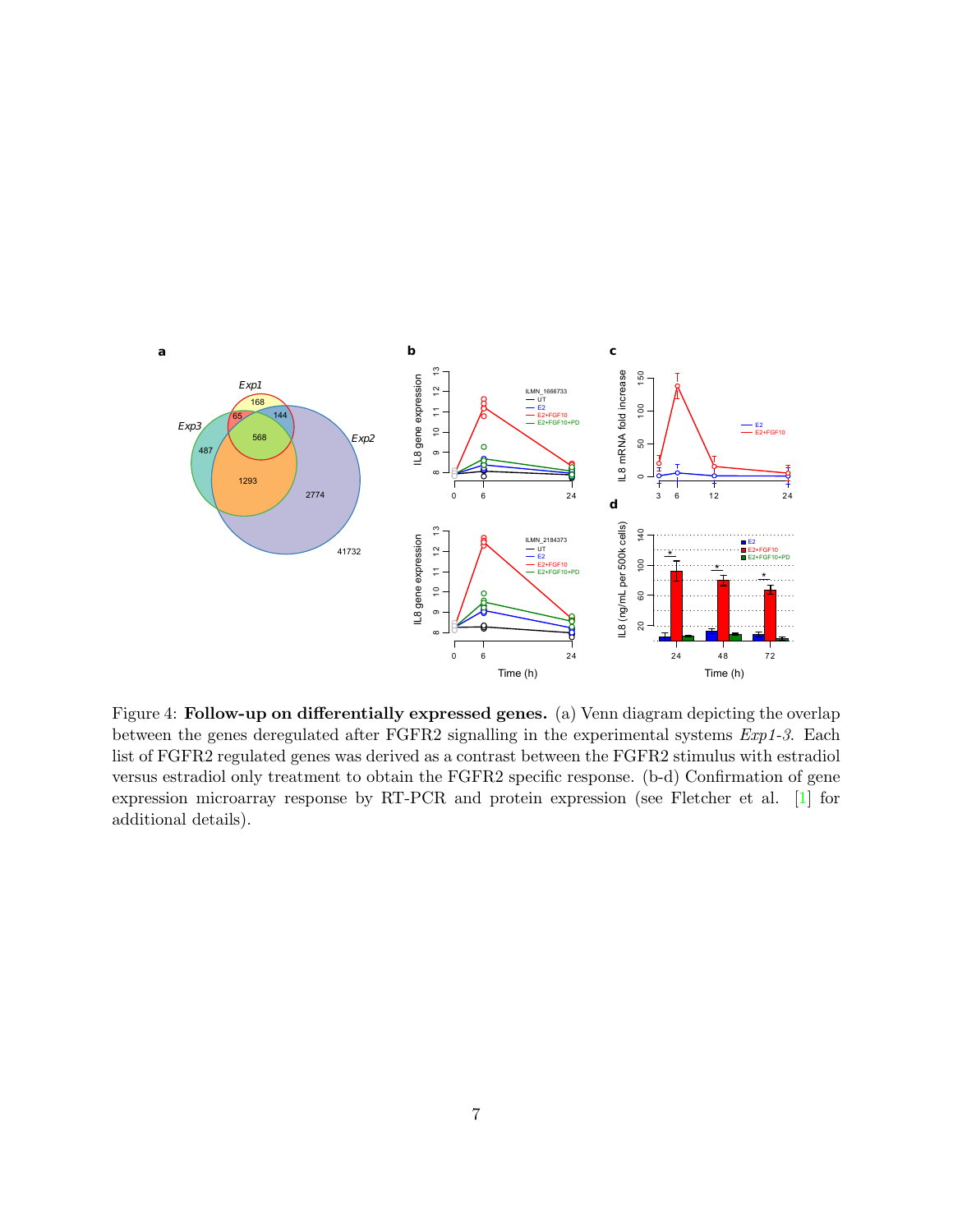## <span id="page-7-0"></span>5 Session information

R version 3.1.1 Patched (2014-09-25 r66681) Platform: x86\_64-unknown-linux-gnu (64-bit) attached base packages: [1] stats <br> graphics grDevices utils datasets methods [7] base other attached packages: [1] Fletcher2013a\_1.1.1 limma\_3.22.0 loaded via a namespace (and not attached):<br>[1] Biobase\_2.26.0 BiocGenerics\_0.12 BiocGenerics\_0.12.0 KernSmooth\_2.23-13 [4] VennDiagram\_1.6.9 bitops\_1.0-6 caTools\_1.17.1 [7] gdata\_2.13.3 gplots\_2.14.2 grid\_3.1.1

[10] gtools\_3.4.1 parallel\_3.1.1 tools\_3.1.1